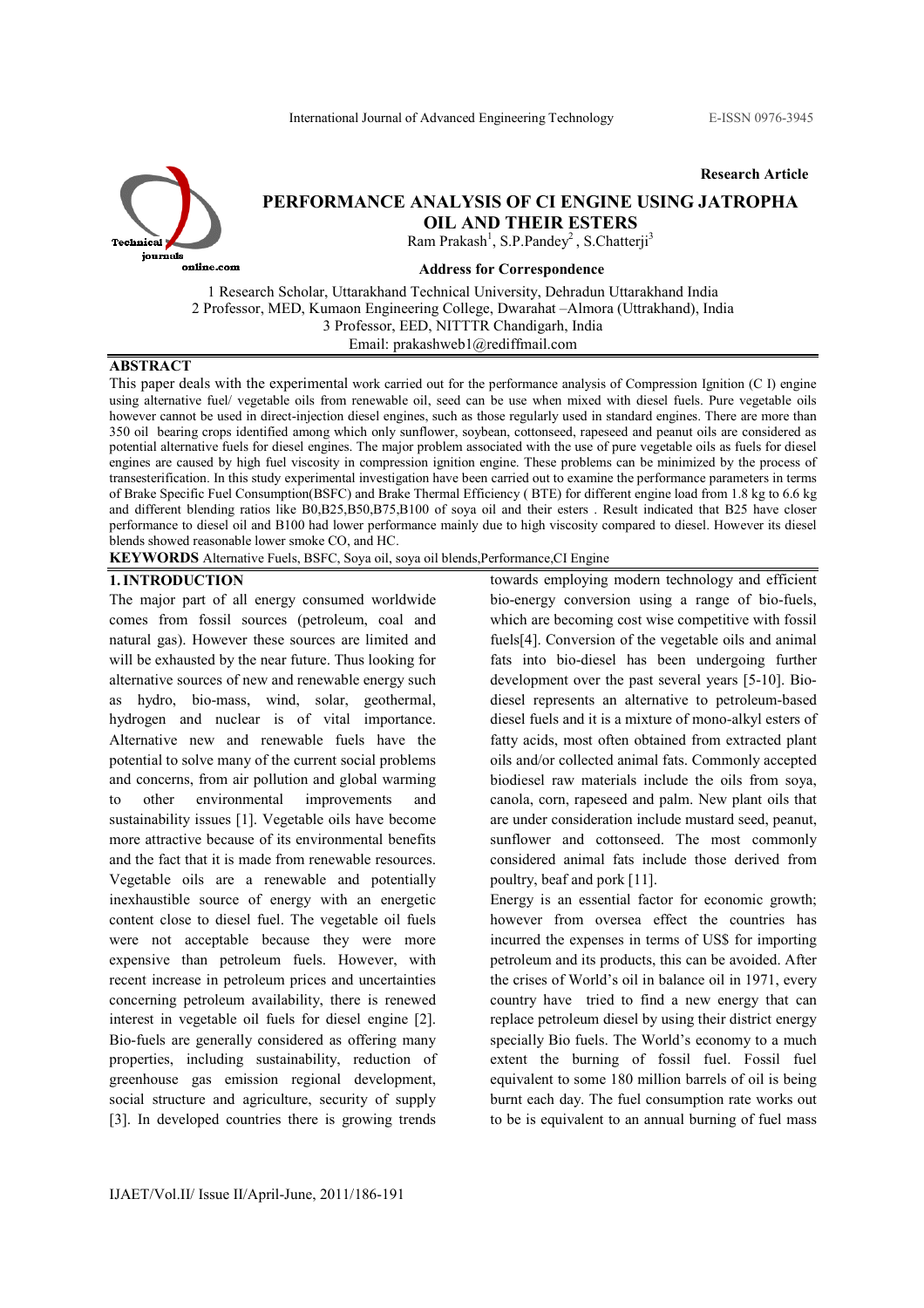what nature took about one million years to accumulate as fossil deposits. The world at present is confronted with the twin crises viz (i) fuel depletion and (ii) environment degradation. Indiscriminate extraction and lavish consumption of fossil fuel have lead to the reduction in underground carbon resources. The search for alternative fuels which promises a harmonious correlation with sustainable development, energy conservation, management efficiency and environment preservation, has become highly pronounced and need of the world. For the developing countries of the world like India, fuels of bio origin can provide a feasible solution of the crises. The fuels of bio-origin may be alcohol, vegetable oil, biomass and biogas. Some of these fuels can be used directly while others need to be formulated to bring the relevant properties close to conventional fuels. The power used in the agricultural and transportation sector is essentially based on diesel fuels and it is therefore, essential that alternatives to diesel fuels be developed urgently.

### 2. Vegetable oils and their derivatives used as an alternative fuels

The use of vegetable oils directly in CI engine is associated with problem due to its high viscosity (about 11-17 times higher than diesel fuel) and low viscosity; they do not burn completely and form deposits in the fuel injector of diesel engine [2]. This problem is to be minimized by the transesterification process.

#### 3.Transesterification

The formation of methyl esters by transesterification of vegetable oil requires raw oil, 15% of methyl and 5%of sodium hydroxide on mass basis. However, transesterification is an equilibrium reaction in which excess alcohol is required to derive the reaction with an alcohol in presence of a catalyst to produce methyl esters. Glycerol was produced as a by-product of transesterification reaction.

| CH-COOR1                                         | Catalyst CH2-OH R1COOR |               |
|--------------------------------------------------|------------------------|---------------|
| $CH-COOR2 + 3ROH \longrightarrow CH-OH + R2COOR$ |                        |               |
| CH-COOR3                                         |                        | CH2-OH R3COOR |

Triglyceride+ Methanol  $\rightarrow$  Glycerol + Bio diesel Where R1, R2 and R3 are long chain hydrocarbons. The mixture was stirred continuously and then allowed to settle under gravity in a separating funnel.

Two distinct layers form after gravity settling for 24 hrs. The upper layer was of ester and lower was of glycerol. The lower layer was separated out. The separated ester was mixed with some warm water (around 10% volume of ester) to remove the catalyst present in ester and allowed to settle under gravity for another 24 hrs. The catalyst got dissolved in water, which was separated and removed the moisture. The methyl ester was then blended with mineral diesel in various concentrations for preparing biodiesel blends to be used in CI engine for conducting various engine tests [12, 13, 14].

#### 4. Experimental Setup

The present study was carried out to investigate the performance characteristics of soya oil and their esters in a constant speed, single cylinder, and four stroke, naturally aspirated, water cooled, direct injection diesel engine of 3.75kW rating Kirlosker was chosen for doing the experimental work. The detailed specifications of the engine are given below in table1:

Table.1. Specification of engine

| <b>Make Type</b>             | Kirlosker engine              |
|------------------------------|-------------------------------|
| <b>EngineType</b>            | cylinder,<br>Direct<br>Single |
|                              | injection water cooled        |
| <b>Stroke</b>                | 100 <sub>mm</sub>             |
| Bore                         | 80mm                          |
| <b>Rated power</b>           | 3.75kw                        |
| <b>Compression ratio</b>     | 16.5:1                        |
| displacement<br>Total        | 552.64cc                      |
| volume                       |                               |
| Rated speed                  | $1500$ rpm                    |
| <b>Loading device</b>        | Hydraulic dynamometer         |
| <b>Fuel injection timing</b> | $23^0$ BTDC                   |

To measure the brake power hydraulic dynamometer was employed. Neptune make exhaust gas analyzer was used to measure the concentration of emissions of carbon mono-oxide and hydrocarbons. A smoke meter of Netel make was employed to measure the smoke density of exhaust gas emitted from the diesel engine. Temperature gauge was used to measure the temperature of the exhaust gases. Experimental setup diag. as sshown in fig.1.

The engine and the fuel were modified to obtain optimum performance of the C.I. engine by using vegetable oil and its blend with diesel. The modification ensures the operation of the engine safely for long-term. Two fuel tanks were installed one holds the vegetable oil and its blends with diesel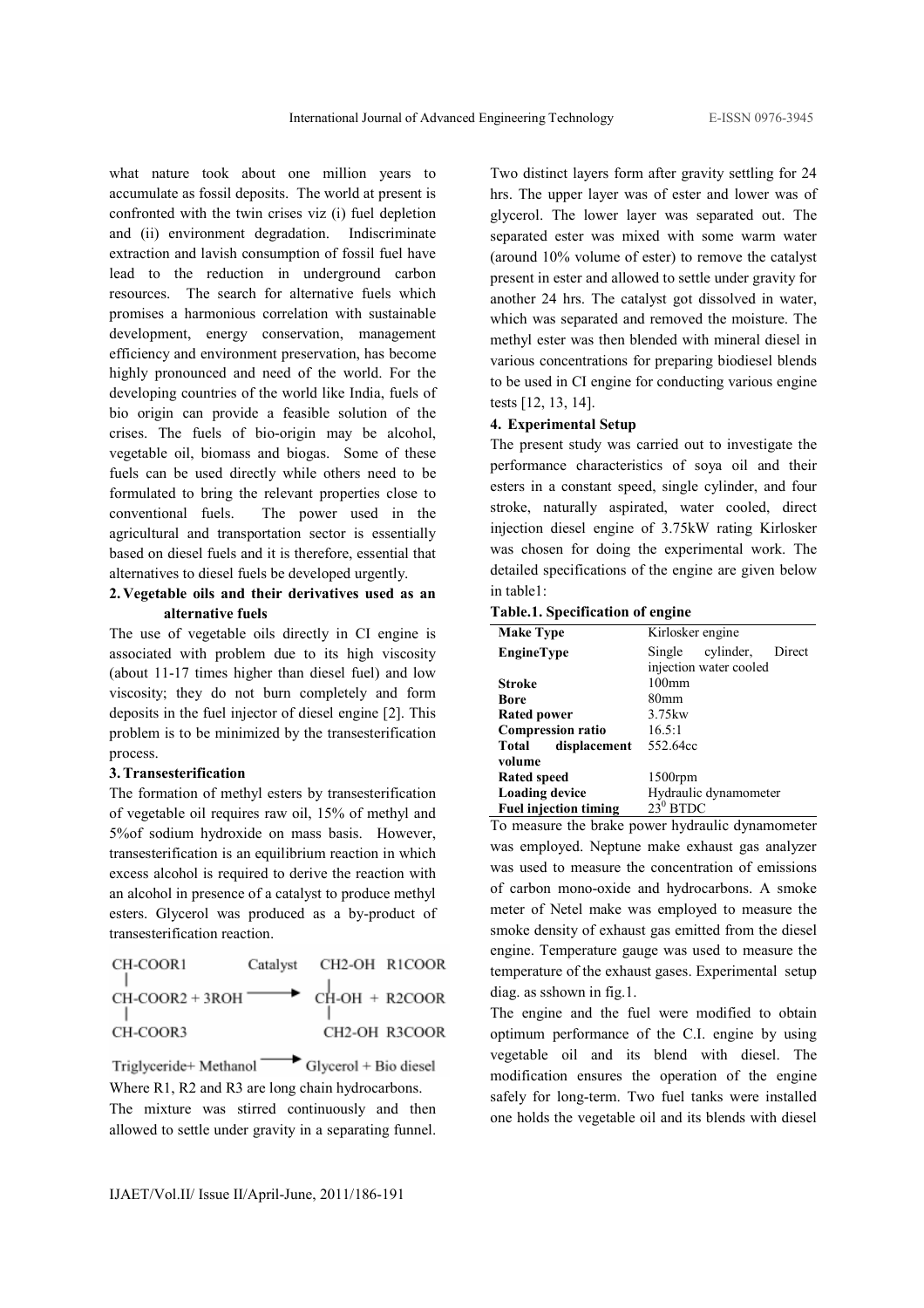and the other tank holds the diesel oil. The C.I. engine has been modified as duel fuel engine. The fuel system was modified by adding an additional filter and a three way, hand operated, two-position directional control valve, which allowed rapid switching between the vegetable oil blend and the diesel fuel. Fuel was fed to the injector pump under gravity and the volumetric flow rate was measured by the use of 10cc graduated burette and a stopwatch. The speed was measured by tachometer. The engine was started on the diesel tank and runs on diesel for the first few minutes. While the vegetable oil was heated to lower the viscosity which has provided engine durability improvements. Exhaust gases were used as heat source. When the fuel reaches the

required temperature the engine is switched over to the second tank and runs on the blended fuel. The engine was switched back to diesel before stopping the engine and fuel system "purged" of vegetable oil before switching off, so that there is no cold veg-oil left to coke-up the injector next time when the engine is started. Starting and stopping the engine with diesel oil while running with vegetable oil eliminates filter clogging. Injector was optimized for vegetable oil as well as fuel heating to have adequate characteristics of fuel jet, which has provided the deep penetration and dispersion of fuel droplets. Periodic cleaning of nozzle tip has helped to ensure adequate spray characteristics.



Fig.1 Scematic Diagram of theexperimental setup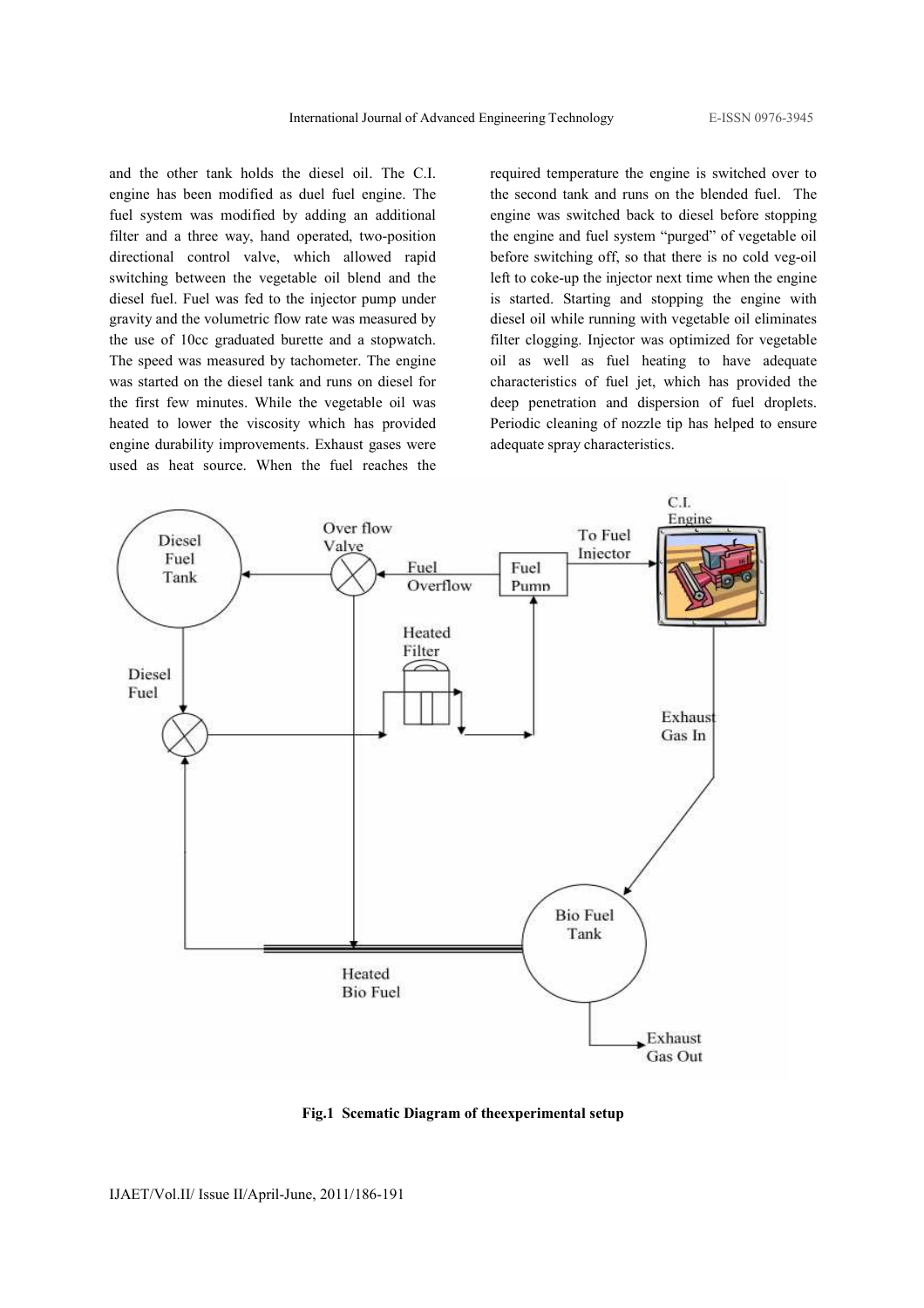#### 5.Testing of the engine using blends of Jatropha oils with diesel

The use of vegetable oils as an alternative substitute in a system, designed to run on diesel fuel will undoubtedly impose problems. Vegetable oil has an ignition quality equivalent to diesel fuel and their combustion characteristics are much the same, but there viscosity is too high for the modern fuel pumps. Higher viscosity results in incomplete atomization of neat vegetable oil fuel, which in turn prevents complete combustion of large fuel droplets, resulting in carbon deposits. Fuel modification may, however, improve the viscosity of vegetable oil fuel. The vegetable oils used as the fuel were soybean oil, Rice Bran oil and Jatropha Curcas oil. Three blends of each vegetable oil were obtained by mixing diesel and soybean oil, Rice Bran oil and Jatropha oil in the following proportion by volume.

100% Vegetable Oil (B100)

75% Vegetable Oil + 25% Diesel (B75) 50% Vegetable Oil + 50% Diesel (B50) 25% Vegetable Oil + 75% Diesel (B25)

100% Diesel (B0)

#### 6. Observations

The engine was run using blended fuel and mineral diesel and experiments were carried out. Properties of jatropha oil and their blending with diesel oil is shown in following table 2, Which is used for testing of engine performance and various performance data's can be obtained during test runs of the engine, and data tabulated in table form in table 3(a) and 3(b). With the help of observation obtained in above table 3(a) and 3(b) plots were drawn for BSFC and BTE for different engine load and various mixing ratios as shown in Fig.2(a), and Fig.2(b)

Table.2. Properties jatropha oil, diesel oil and blended fuel

| <b>Properties/BR</b>                           | B0                                   | <b>B25</b> | <b>B50</b> | <b>B75</b> | <b>B100</b> |  |  |
|------------------------------------------------|--------------------------------------|------------|------------|------------|-------------|--|--|
| Specific Gravity                               | 0.835                                | 0.856      | 0.8768     | 0.8977     | 0.9186      |  |  |
| Calorific                                      | 42500                                | 41819      | 41137      | 40456      | 39774       |  |  |
| value(kJ/Kg)                                   |                                      |            |            |            |             |  |  |
| Table. (3a). BSFC (kg/kwH) for different blend |                                      |            |            |            |             |  |  |
|                                                | ratio and different engine load (kg) |            |            |            |             |  |  |
| Load(kg)/BR                                    | B <sub>0</sub>                       | <b>B25</b> | <b>B50</b> | <b>B75</b> | <b>B100</b> |  |  |
| 1.8                                            | 0.4589                               | 0.4778     | 0.5010     | 0.5212     | 0.5377      |  |  |
| 3.5                                            | 0.3370                               | 0.3533     | 0.3702     | 0.3791     | 0.3924      |  |  |
| 4.8                                            | 0.3009                               | 0.3170     | 0.334      | 0.3469     | 0.3712      |  |  |
| 5.5                                            | 0.2944                               | 0.3065     | 0.3458     | 0.3730     | 0.3959      |  |  |
|                                                |                                      |            |            |            |             |  |  |

Table.(3b). BTE (%) for different blend ratio and different engine load (kg)

| Load(kg)BR | B0    | <b>B25</b> | <b>B50</b> | <b>B75</b> | <b>B100</b> |
|------------|-------|------------|------------|------------|-------------|
| 1.8        | 18.46 | 18.02      | 17.47      | 17.07      | 16.83       |
| 3.5        | 25.13 | 24.37      | 23.64      | 23.47      | 23.07       |
| 4.8        | 28.15 | 27.15      | 26.20      | 25.65      | 24.39       |
| 5.5        | 28.77 | 28.09      | 25.31      | 23.85      | 22.86       |
| 6.6        | 25.11 | 23.85      | 22.13      | 20.96      | 19.31       |



Fig. 2(a) BSFC for different blending ratio with the variation of engine load



## Fig. 2(b) BTE for different blending ratio with the variation of engine load

Further engine was run using blended fuel and mineral diesel and experiments were carried out. Properties of jatropha oil esters(after esterification) and their blending with mineral diesel oil is shown in following table 4, Which is used for testing of engine performance and various performance data's can be obtained during test runs of the engine, and data tabulated in table form in table  $5(a)$  and  $5(b)$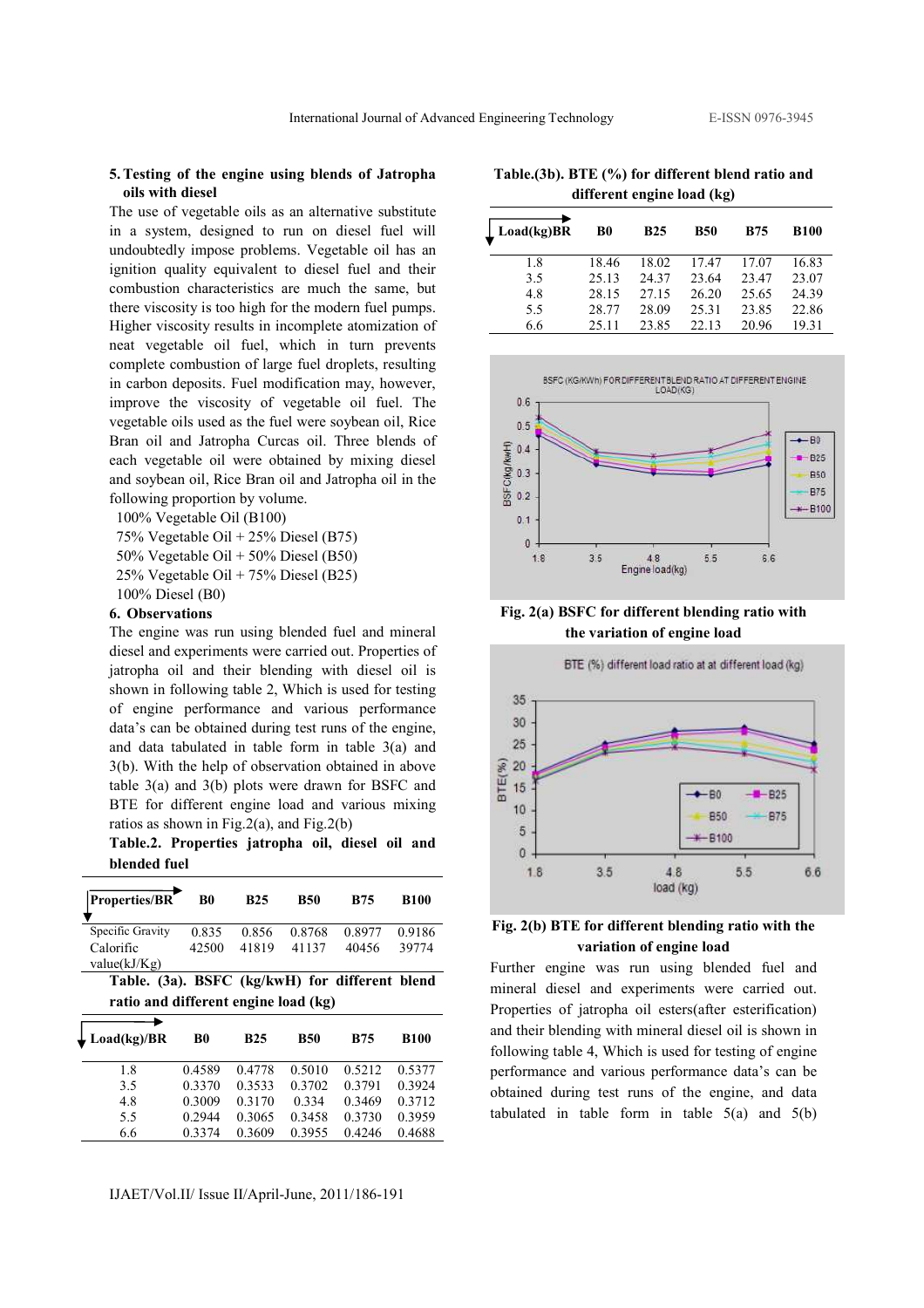| <b>Properties/BR</b>      |                | B <sub>0</sub>                                                               | <b>B10</b> | <b>B20</b> | <b>B50</b> | <b>B75</b>                                                                         | <b>B100</b> |
|---------------------------|----------------|------------------------------------------------------------------------------|------------|------------|------------|------------------------------------------------------------------------------------|-------------|
| Specific Gravity          |                | 0.835                                                                        | 0.8395     | 0.844      | 0.8575     | 0.86875                                                                            | 0.88        |
| Calorific value $(kJ/Kg)$ |                | 42500                                                                        | 42350      | 42200      | 41750      | 41375                                                                              | 41000       |
|                           |                |                                                                              |            |            |            | Table: 5(a) BSFC (kg/kHz) for different blend ratio and different engine load (kg) |             |
| Load(kg)/BR               | B <sub>0</sub> | <b>B10</b>                                                                   | <b>B20</b> |            | <b>B50</b> | <b>B75</b>                                                                         | <b>B100</b> |
| 1.8                       | 0.4589         | 0.4497                                                                       | 0.4508     |            | 0.5028     | 0.5178                                                                             | 0.5176      |
| 3.5                       | 0.3370         | 0.3185                                                                       | 0.3312     |            | 0.3469     | 0.3311                                                                             | 0.3759      |
| 4.8                       | 0.3009         | 0.2899                                                                       | 0.2931     |            | 0.3324     | 0.3468                                                                             | 0.3599      |
| 5.5                       | 0.2944         | 0.2713                                                                       | 0.2822     |            | 0.3326     | 0.3462                                                                             | 0.358       |
| 6.6                       | 0.3374         | 0.3131                                                                       | 0.3197     |            | 0.3922     | 0.39                                                                               | 0.4025      |
|                           |                | Table.5 (b) BTE (%) for different blend ratio and different engine load (kg) |            |            |            |                                                                                    |             |
| Load(kg)/BR               | B <sub>0</sub> | <b>B10</b>                                                                   | <b>B20</b> |            | <b>B50</b> | <b>B75</b>                                                                         | <b>B100</b> |
| 1.8                       | 18.46          | 18.90                                                                        | 18.92      |            | 17.15      | 16.80                                                                              | 16.96       |
| 3.5                       | 25.13          | 26.46                                                                        | 25.75      |            | 24.86      | 26.28                                                                              | 23.36       |
| 4.8                       | 28.15          | 29.31                                                                        | 29.11      |            | 25.94      | 25.08                                                                              | 24.40       |
| 5.5                       | 28.77          | 31.33                                                                        | 30.23      |            | 25.93      | 25.13                                                                              | 24.53       |
| 6.6                       | 25.11          | 27.78                                                                        | 26.68      |            | 21.98      | 22.31                                                                              | 21.81       |

Table 4 Properties for jatropha oil Ester, diesel oil and blended fuel (BSO)

With the help of observation obtained in above table 5(a) and 5(b) plots were drawn for BSFC and BTE for different engine load and various mixing ratios as shown in following Fig.3(a), and Fig.3(b)-



Fig. 3(a) BSFC for different blending ratio with the variation of engine load



Fig. 3(b) BTE for different blending ratio with the variation of engine load

### 7. RESULT AND DISCUSSION

The result in table 2 shows that pure biodiesel from jatropha oil has a specific gravity 0.9186 is greater than that of mineral diesel oil of specific gravity 0.835 means specific gravity of blended fuel is to be increases . In case of calorific value is to be decreases when blending percentage is to be increases. The table 4 shows same pattern also follow when jatropha oil ester blended with mineral diesel oil regarding specific properties and calorific value. BSFC at minimum load (1.8 kg) for mineral diesel is found to be 0.4589 kg/kwh and 0.5577 kg/kwh for pure jatropha oil used as biodiesel. For mineral diesel when engine load is to be increases BSFC is to be decreases. BSFC of jatropha methyl ester is found to be optimum for blending ratio of 20% (B20) of biodiesel. BTE for jatropha oil and jatropha oil ester is to be optimum for blending ratio of 20% and 25% of biodiesel is very close to the performance of diesel oil.

#### 8. CONCLUSION

Performance Analysis of Compression Ignition Engine using alternative fuels as jatropha oil and their ester after esterification has successfully compared and the responses observed were basic specific fuel consumption, brake thermal efficiency. These responses obtained from the vegetable oils and its blends were compared to the diesel fuel. Different